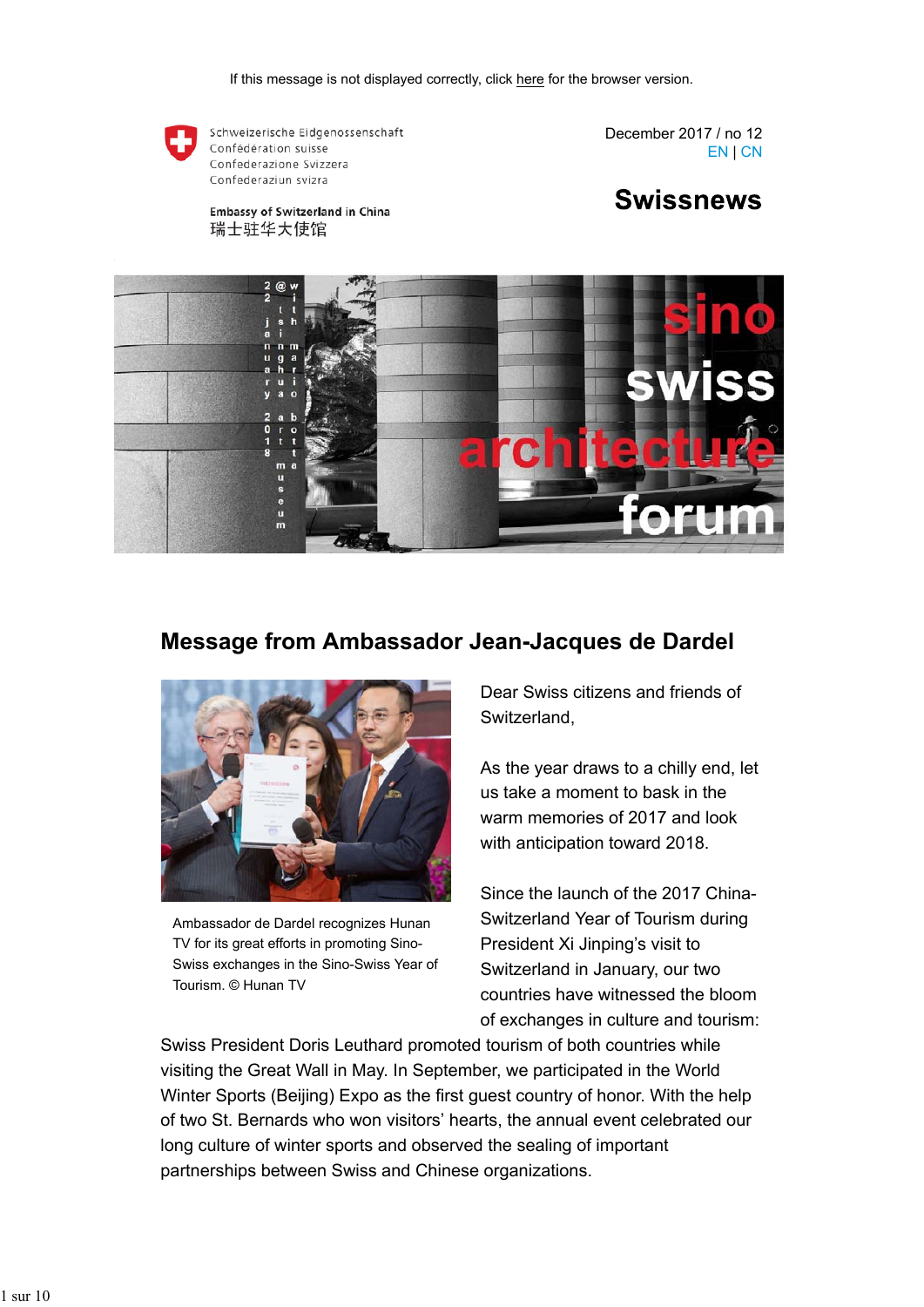Two weeks ago, I was in Lausanne for the closing ceremony of the Year of Tourism. Together with our Chinese partners, we concluded this fruitful year with a new partnership between Switzerland Tourism and the China National Tourism Association, which will no doubt further reinvigorate winter tourism in 2018.

Bilateral exchanges between Switzerland and China profited from this yearlong event, as shown by the visits of our federal councilors, president of the Council of States, as well as President Leuthard, on the occasion of the Belt and Road Forum for International Cooperation. Switzerland welcomes the initiative as we believe it has the potential to further deepen bilateral relations in the spirit of the Sino-Swiss Innovative Strategic Partnership established in 2016. Furthermore, Swiss businesses stand to make strong contributions to the initiative thanks to their leading advantages and innovative capacities.

The privileged status of Sino-Swiss economic relations has been bolstered by the recent visits of state secretaries for finance and economic affairs, and the Financial Dialogue. While Switzerland commits to be open and welcoming for businesses, we are also looking for more opportunities of collaboration with our Chinese partners. The long-term commitment of Switzerland in China was further underlined by the opening of Swiss School Beijing this fall, the first official Swiss school in China.

Looking ahead, a rich program of high-level visits and events has been scheduled for 2018. On top of that, life-size statues of St. Bernard dogs and pandas, a tangible souvenir of 2017, will fittingly usher in China's upcoming Year of the Dog. Until then, I wish you and your families happy holidays!

Warm regards,

Jean-Jacques de Dardel

Ambassador of Switzerland to the People's Republic of China

#### **CONTENTS**

Bilateral Relations Economic News 2017 Sino-Swiss Year of Tourism Trade and Investment Science and Education Cultural News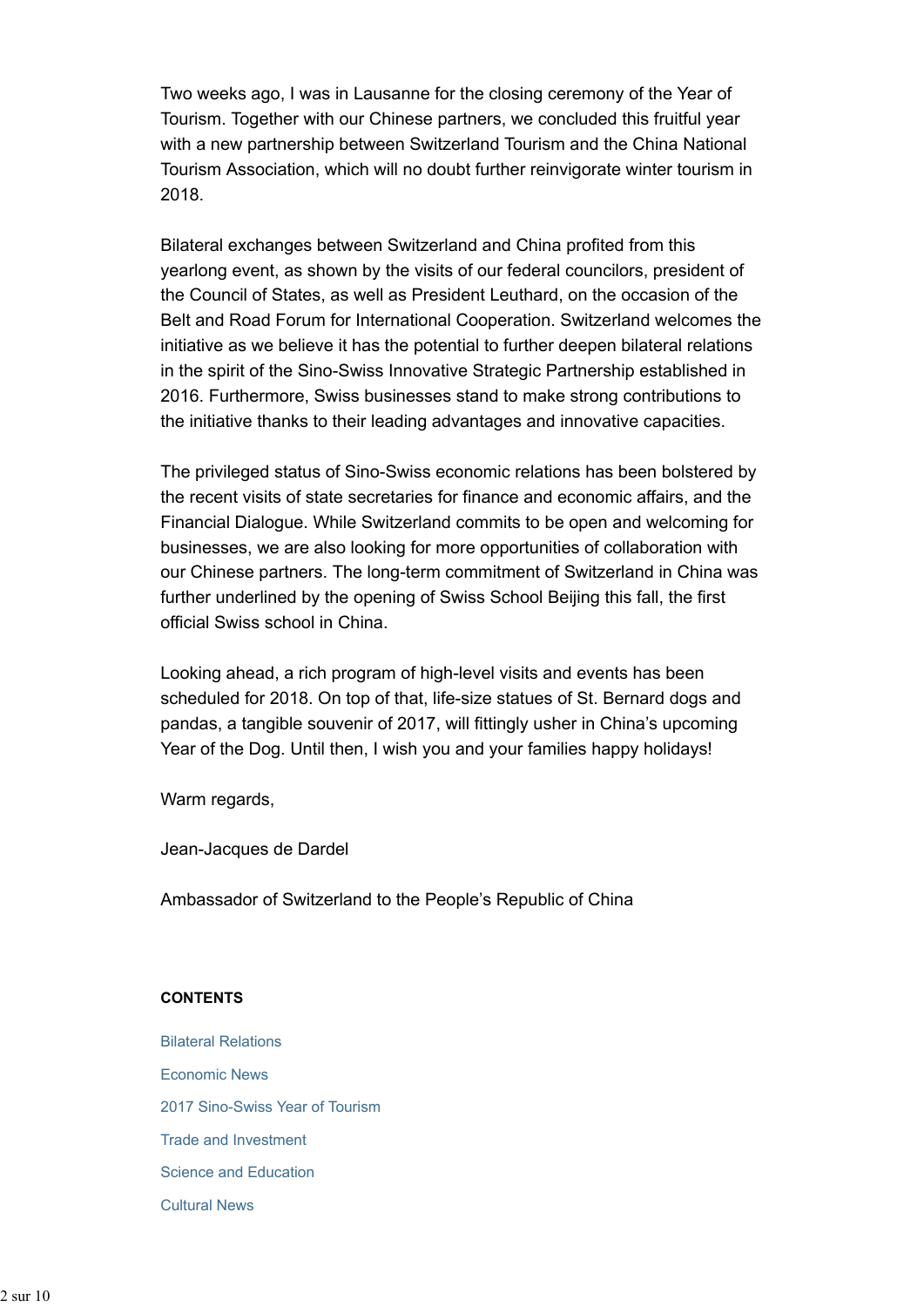### **Bilateral Relations**

## **President of the Council of States visits China**

Ivo Bischofberger, President of the Council of States of the Federal Assembly, paid an official visit to China. During his meeting with Zhang Dejiang, Chairman of the Standing Committee of the National People's Congress, the two parties addressed bilateral and international issues. Both sides noted Sino-Swiss relations have continued to deepen since the Free Trade Agreement took effect in 2014. Read more>>>



Mr. Bischofberger meets his Chinese counterpart in Beijing. © Xinhua

### **Economic News**

## **State Secretary of Economic Affairs visits China**

State Secretary of Economic Affairs Marie-Gabrielle Ineichen-Fleisch visited China in November. The visit resulted in further discussions to enhance the Sino-Swiss FTA, interactions with Swiss companies, and talks deepening knowledge about the business climate in China. She also visited Chengdu to mark the first anniversary of the Swiss Consulate General and promote Swiss interests in the region.



Ms. Ineichen-Fleisch cut the ribbons for Consulate General in Chengdu. © CG Chengdu

## **Fifth round of Sino-Swiss Financial Dialogue**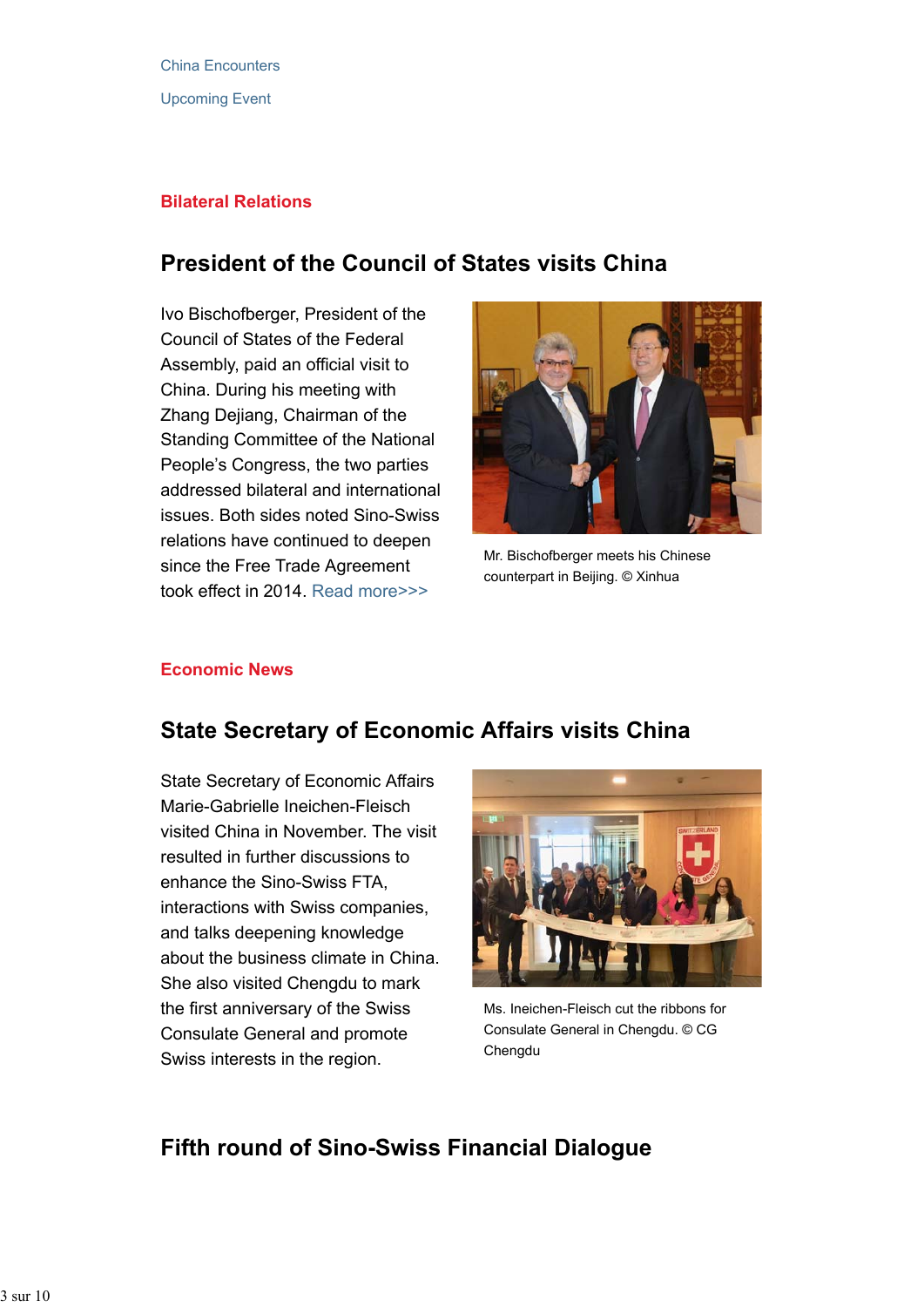The focus of the discussions between the high-ranking representatives of the financial market authorities and the central banks of the two countries was the recently announced liberalisation steps of the Chinese financial market, the internationalisation of the renminbi currency and the exchange of experience in the fintech area.

FC Maurer receives Chinese visitors | State Secretary at Fintech Festival

## **China 2017 Final Economic Report**



The report released by the Swiss Embassy looks into China's macroeconomic situation, its own economic model and the economic development following the conclusion of the 19th Congress of the Communist Party of China, as well as trends in the Sino-Swiss economic space. Click here for the

latest insight about Sino-Swiss economic prospects.

## **Ambassador's briefing**



Ambassador's briefing goes to Guangzhou for the first time. © Swiss Embassy

2017 has been another period of intense interaction between Switzerland and China. In his annual briefings in Beijing, Shanghai and, for the first time, in Guangzhou, Swiss Ambassador highlighted current trends and provided a comprehensive overview of the state of Sino-Swiss affairs. In slides: Ambassador's briefing>>>

## **Embassy leads economic mission to Wuhan**

The Swiss Embassy and the Consulate-General in Shanghai have concluded a successful economic mission to Wuhan. Attended by representatives from 20

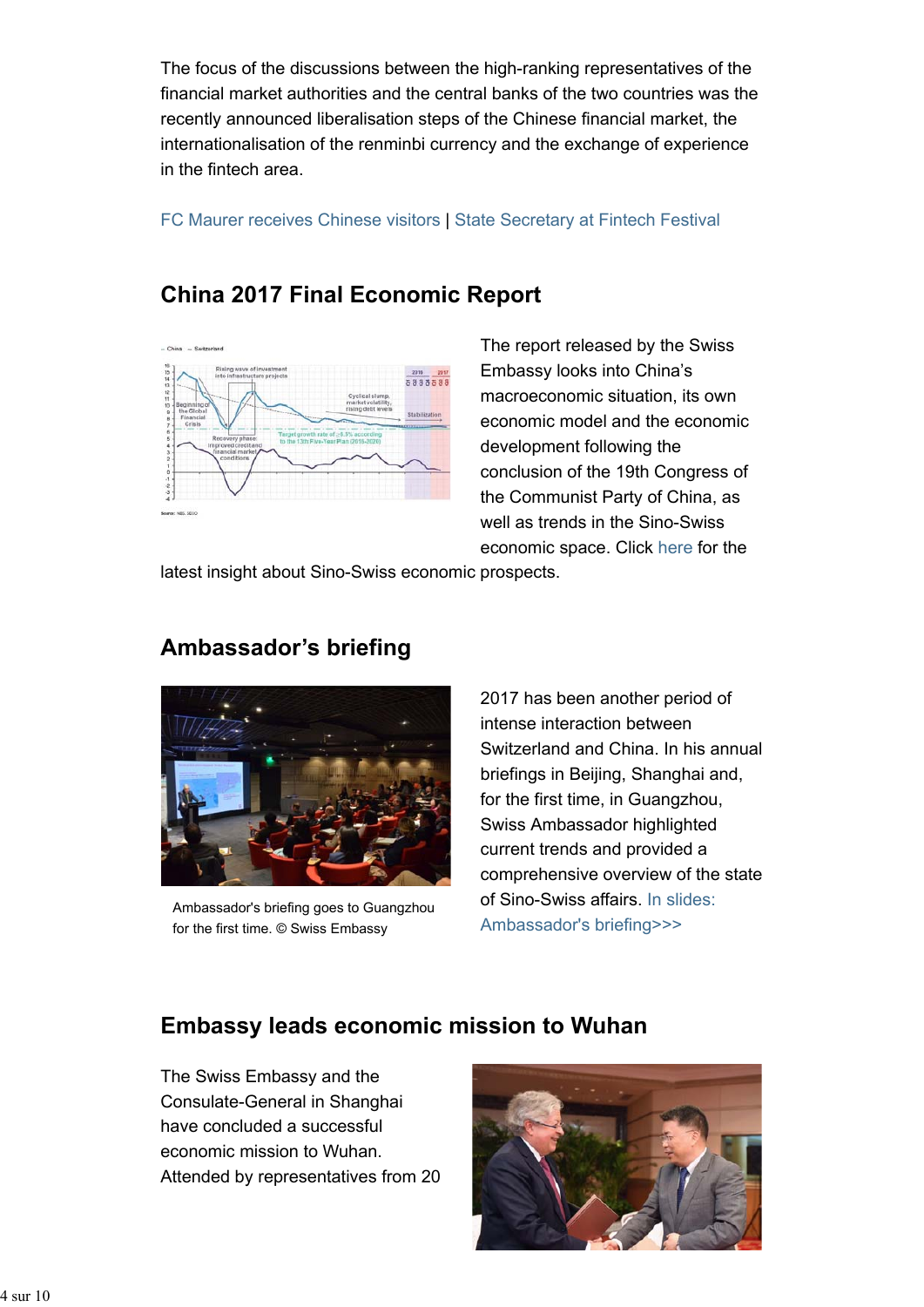Swiss companies and institutions, the mission held exchanges with the local government and business leaders. Swiss and local companies shared their insights and experiences of doing business in China and pledged their willingness to collaborate further.



Swiss Ambassador meets Deputy Governor of Hubei Province Tong Daochi. © Swiss Embassy

# **Fintech series launched in Hong Kong, Shanghai**

During the first "Future of Money" Fintech series launched by swissnex China, professionals, enthusiasts, and interested parties discussed the latest trends in Blockchain technology and regulatory developments in Switzerland and China. The series' events are expected to increase cooperative opportunities between the two countries in the near future. Read more>>>

### **Trade and Investment**

### **Jiangsu roadshow tours four cities**



The Jiangsu roadshow, organized by the Swiss Business Hub (SBH) China in November, brought representatives of Swiss cantons and regions, and its knowledge partners to Nanjing, Wuxi, Suzhou, and Shanghai. The delegation visited Chinese companies to learn more about their business plans in Europe and promote exchanges with Switzerland. Read more >> SBH on LinkedIn

# **Drug Discovery – Made in Switzerland in Shanghai**

Organized by SBH China, the event invited Swiss experts from the biopharmaceutical and biotechnological sectors to share their insights and present their current projects in drug discovery. The event was a unique opportunity for pharmaceutical experts to collaborate, facilitating a deeper understanding for Chinese pharma companies about the strategic advantages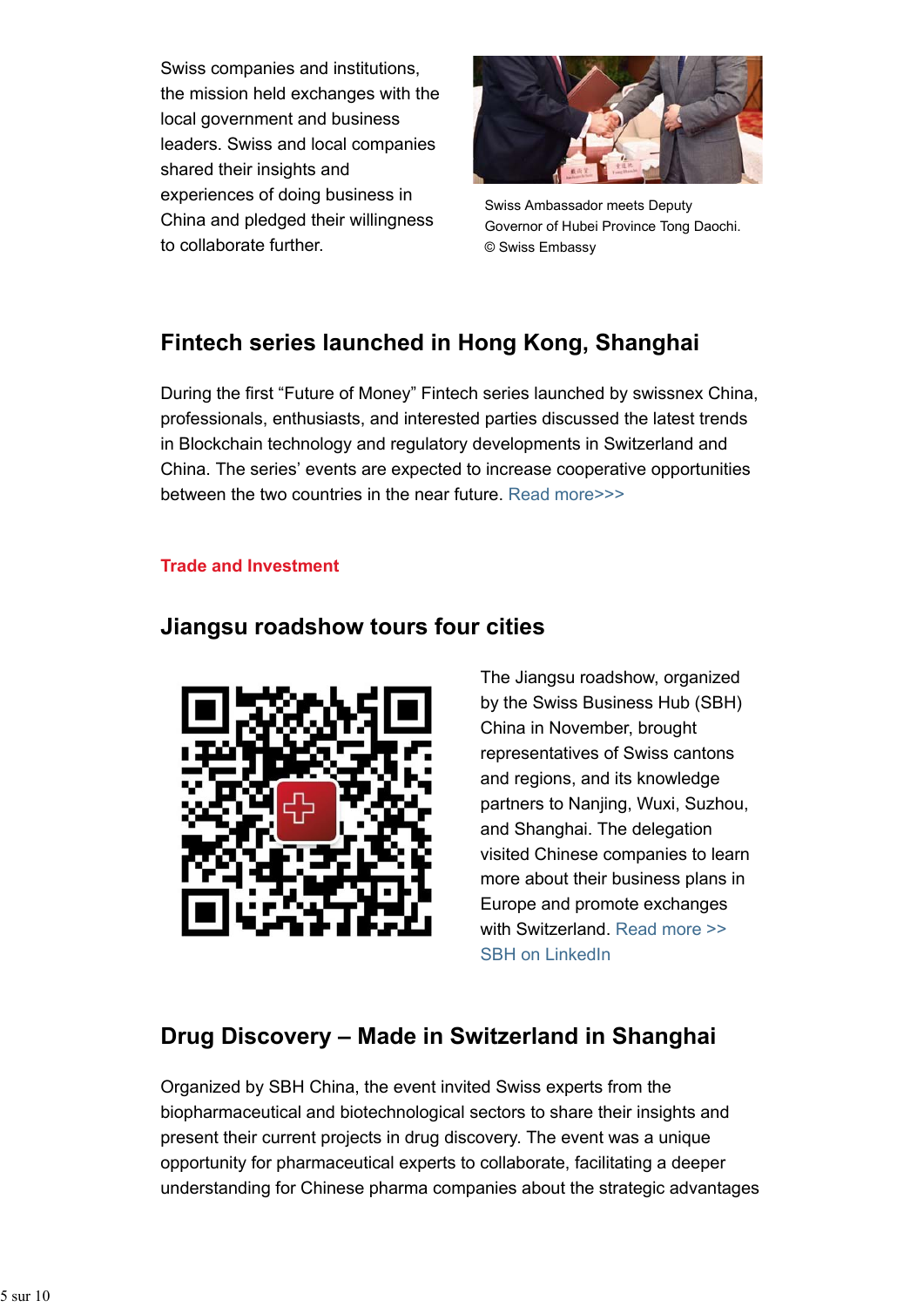### **2017 Sino-Swiss Year of Tourism**

### **St. Bernard duo tours China to promote Tourism Year**

The 2017 Sino-Swiss Year of Tourism received a helping paw from Apero and Bricotine, two St. Bernards that traveled to China to promote Switzerland as a yearround sustainable mountain tourism destination. The two dogs also participated in the World Winter Sports (Beijing) Expo 2017 (WWSE) and visited Beijing and Shanghai.



Two St. Bernard dogs visited the Great Wall in Beijing. © Swiss Embassy

Review their China trip on Sina Weibo (@狗to瑞士). Read more>>>

### **Science and Education**

### **China's first official Swiss School opens in Beijing**



Opening ceremony of Swiss School Beijing on October 30. © Swiss Embassy

Swiss School Beijing is China's first school supported by the Swiss government, offering a unique window onto the Swiss education system. In its inaugural year, the school is available to students in kindergarten and Primary 1 and 2. New classes will be rolled out every subsequent year. In addition to learning German, students are taught Chinese, English, and French.

### **Alumni ties praised at gathering**

Glühwein, raclette, Swiss chalet, and a cozy winter tourism layout created a relaxing and intimate atmosphere for the All-Swiss Schools & Universities Alumni Gathering held at the Swiss Embassy in November. The friendship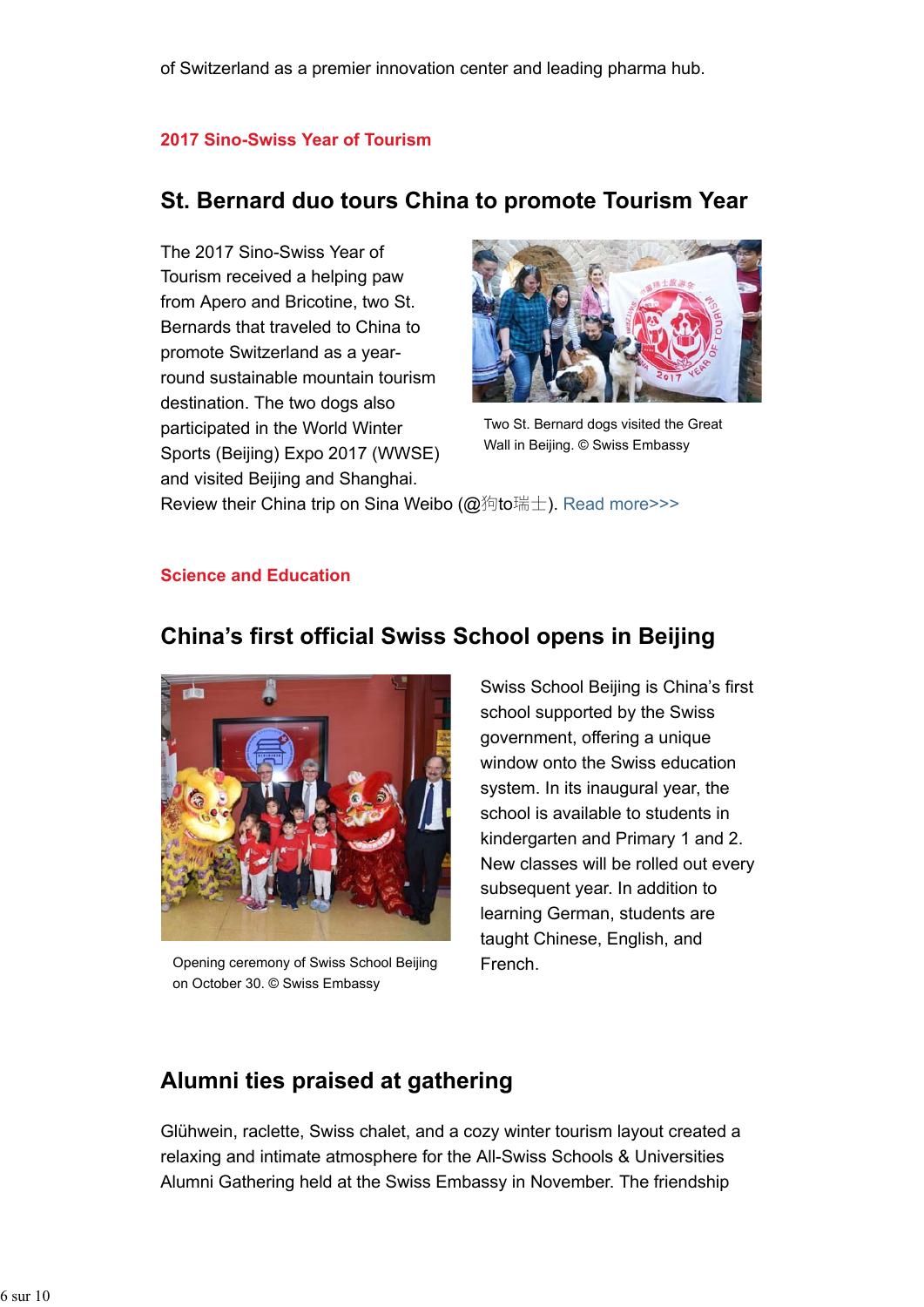and networks among Swiss alumni was lauded by the Swiss ambassador, who shared latest developments of Sino-Swiss bilateral ties in the context of the Sino-Swiss Year of Tourism. Read more>>>

# **Panel discussion on aging issues**

A panel discussion on improving the alignment of health and care to change the future of ageing was held at the Swiss Embassy in November, with experts from Switzerland and China sharing their insights on the issue. The panel also witnessed the signing of an MoU between the China Association of Gerontology and Geriatrics and Switzerland's EasyCare Academy, which is expected to bring the latest international standards for geriatric needs assessment to China. Read more>>>

### **Cultural News**

## **First-ever SwissWeek held in Chengdu**



The first SwissWeek in Chengdu was a big success. © Swiss Embassy

Swiss food and beverages, home appliances, diverse cultures and winter sports were just some of the highlights at the SwissWeek Chengdu in November. Supported by the Swiss Consulate-General in Chengdu, the city's first SwissWeek attracted representatives from more than 30 Swiss brands and companies. Read more>>>

# **2nd edition of Sino-Swiss Women's Forum in Chengdu**

After a successful first edition in Geneva in 2015, the second edition of the Sino-Swiss Women's Forum (SSWF) was held in Chengdu from November 15 to 18. Supported by the Consulate-General of Switzerland in Chengdu, the forum gathered women leaders, entrepreneurs, and government officials from China and Switzerland who shared ideas about Sino-Swiss cooperation on innovation and entrepreneurship. Read more>>>

# **Swiss-Chinese Friendship Day in Shantou**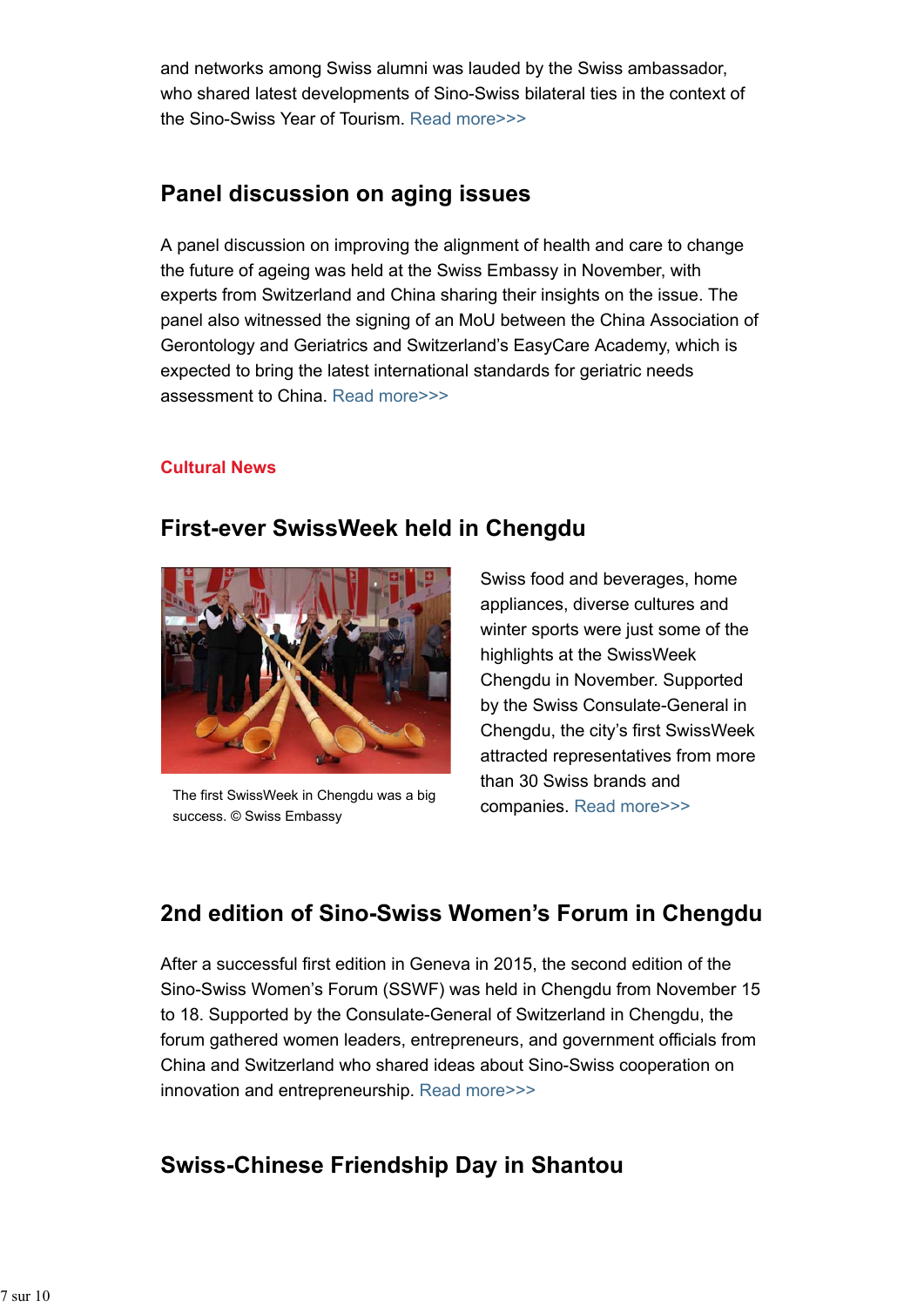Swiss Ambassador Jean-Jacques de Dardel inaugurated Swiss-Chinese Friendship Day on November 14 in Shantou. Hosted biannually by the Consulate General in Guangzhou, the event has become a proactive platform for locals to learn more about Switzerland as an attractive tourist destination and better understand its cultural diversity, economic competitiveness, and innovative capacities. Read more >>>

#### **China Encounters**

### **Corinne Sutter: Chasing for speed**



Corinne Sutter has established herself as a speed painting artist. © Ellen Mathys

Renowned caricaturist and speed painter Corinne Sutter shot to fame after demonstrating her artistic talents in Switzerland's Got Talent in 2016. Recently, Sutter appeared on China's popular talk show, Day Day Up, as part of a contingent of Swiss artists promoting their talents – and country – to Chinese viewers. Sutter reveals her artistic vision and her

experience working with Chinese TV show. Read more>>>

### **Upcoming Events**

*Below are some of the highlights of the cultural events from the Swiss Embassy and its Consulates General. For more events and detailed information, please visit the Agenda page of the Embassy's website, follow its WeChat: SwissChat.*

#### 09/01-12/01 – Beijing, Shanghai, Guangzhou, Shenzhen

### **Bastian Baker China Tour**



Armed with his guitar and folk songs, Bastian Baker has established himself as a headlining act at home and abroad. Since the release of his first single at 19, Baker has risen to fame and received numerous accolades. His tour to China will bring him to different cities and reach more fans.

22/01 – Beijing, 23/01 – Shanghai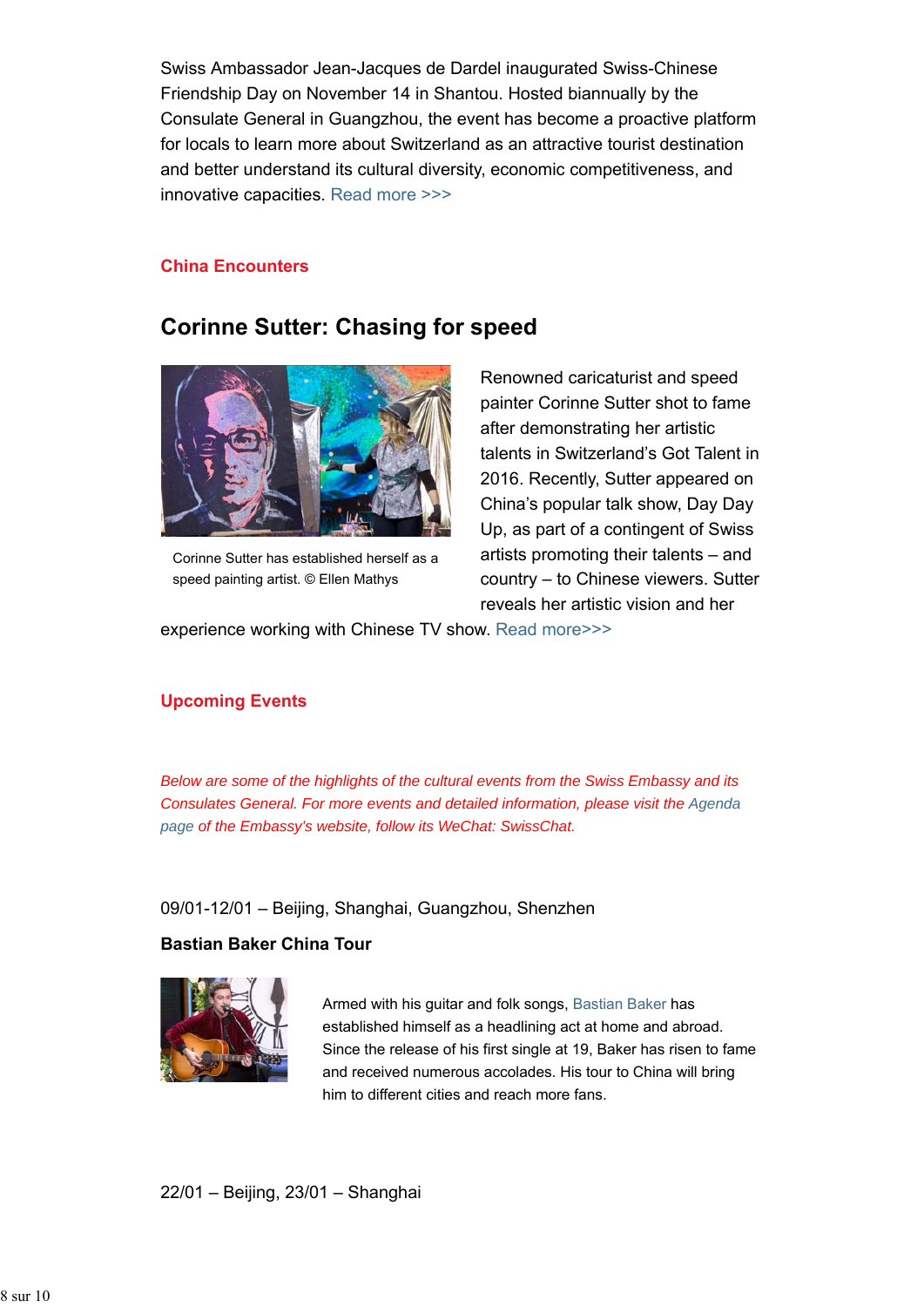### **Sino-Swiss Architecture Forum**



Swiss architect Mario Botta is a prolific and well-known crafter of space, renowned for his designs of places of worship, private homes, and museums. The Sino-Swiss Architecture Forum will promote the exchange of ideas among the Swiss master, young Swiss architects, and Chinese architects on the topic of sustainable architecture.

#### Until 21/01 – Chronus Art Center Shanghai

#### **unReal. The Algorithmic Present**



This exhibition shows the audience how to confront their daily digital reality of bits and bytes through 23 works by international artists. Several works on display have been specifically created for this exhibition, such as new creations by Swiss artists Cod.Act, Pe Lang, and Zahra Poonawala.

#### Until 04/03 – Shanghai Power Station of Art

### **'Bijoux en jeu': Swiss Contemporary Jewelry Exhibition**



The exhibition incorporates five themes: telling, adorning, using, shaping, and making. It shows 200 works from 37 predominantly Swiss creators between 1970 and 2013 from the Swiss Confederation and the MUDAC (Museum of Contemporary Design and Applied Arts).

### Until mid-February – Beijing, Shanghai, Guangzhou, Chengdu

### **Dog and panda statues on parade**



From November 2017, the second part of the Year of Tourism flagship project will feature the artistic installation of life-size statues of a St. Bernard and a panda in different cities. The statues, painted by young and creative artists, are an emblem of the strong ties that connect the two countries.

03 – Beijing, Shanghai, Guangzhou, Chengdu and more